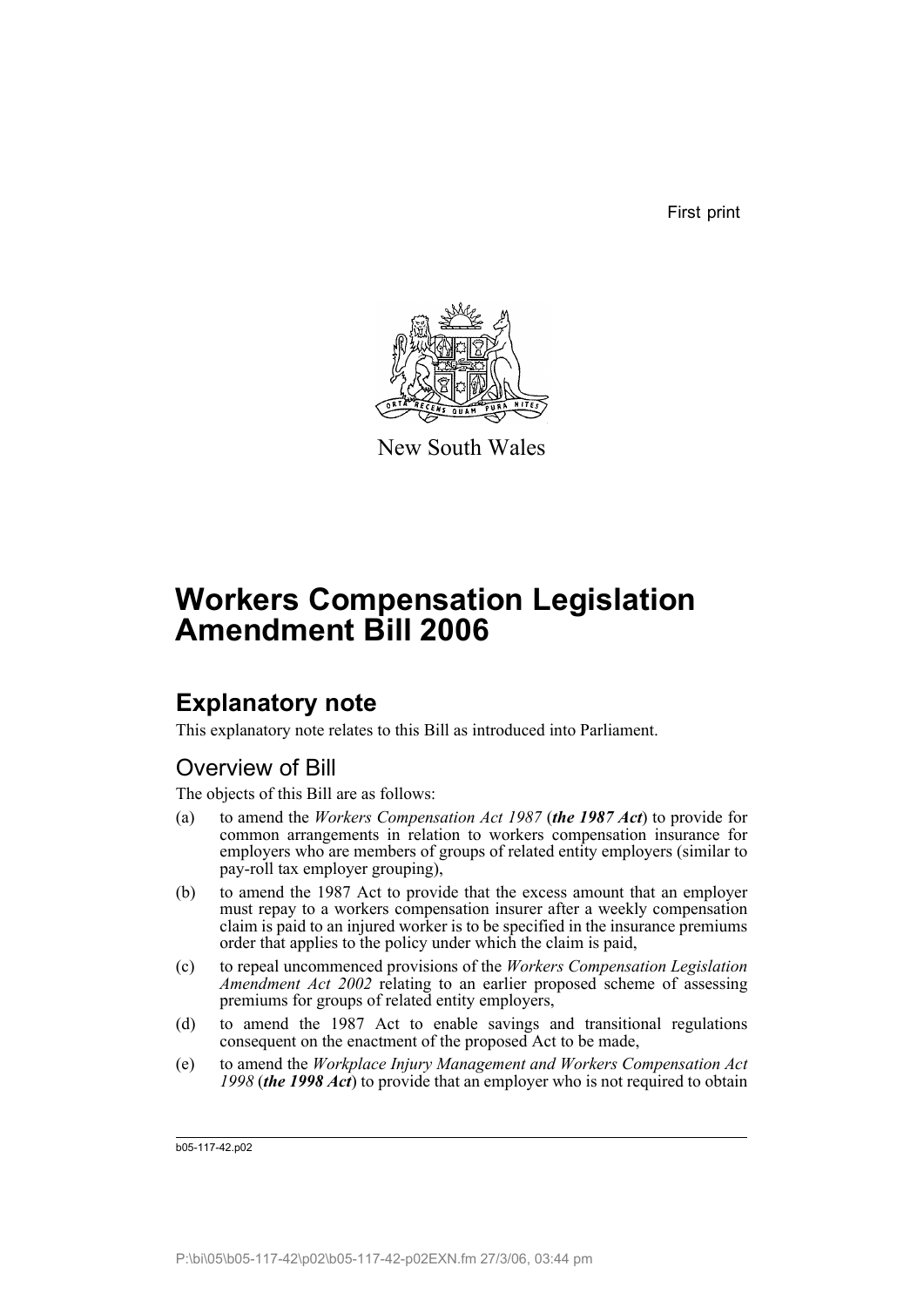Explanatory note

and maintain a workers compensation insurance policy, or be licensed as a self-insurer, under State workers compensation laws because the employer is licensed under Part VIII of the *Safety, Rehabilitation and Compensation Act 1988* of the Commonwealth must pay a similar contribution to the WorkCover Authority Fund as is currently paid by insurers and self-insurers.

## Outline of provisions

**Clause 1** sets out the name (also called the short title) of the proposed Act.

**Clause 2** provides for the commencement of the proposed Act on a day or days to be appointed by proclamation.

**Clause 3** is a formal provision that gives effect to the amendments to the 1987 Act set out in Schedule 1.

**Clause 4** is a formal provision that gives effect to the amendments to the 1998 Act set out in Schedule 2.

**Clause 5** repeals the *Workers Compensation Legislation Amendment Act 2002* (which contains uncommenced provisions relating to an earlier proposed scheme of assessing premiums for groups of related entity employers) to give effect to the object referred to in paragraph (c) of the Overview.

**Clause 6** provides for the repeal of the proposed Act after all the amendments made by the proposed Act have commenced. Once the amendments have commenced the proposed Act will be spent and section 30 of the *Interpretation Act 1987* provides that the repeal of an amending Act does not affect the amendments made by that Act.

## **Schedule 1 Amendment of Workers Compensation Act 1987 No 70**

**Schedule 1 [7]** inserts proposed Division 2A (proposed sections 175D–175J) into Part 7 of the 1987 Act to give effect to the object referred to in paragraph (a) of the **Overview** 

Proposed section 175D provides that a *group* means a group constituted under Part 10A of the *Taxation Administration Act 1996* (that provides for grouping for the purposes of pay-roll tax), but does not include any member of the group in respect of whom a determination under proposed section 175E is in force. This proposed Division also will not apply to the following:

- (a) an employer who is a self-insurer,
- (b) the persons, groups of persons and bodies constituted as a primary group by virtue of section 106J of the *Taxation Administration Act 1996* (being government departments),
- (c) the members of a group where the total wages payable to workers employed by the members of the group do not exceed:
	- $(i)$  \$600,000 per year, or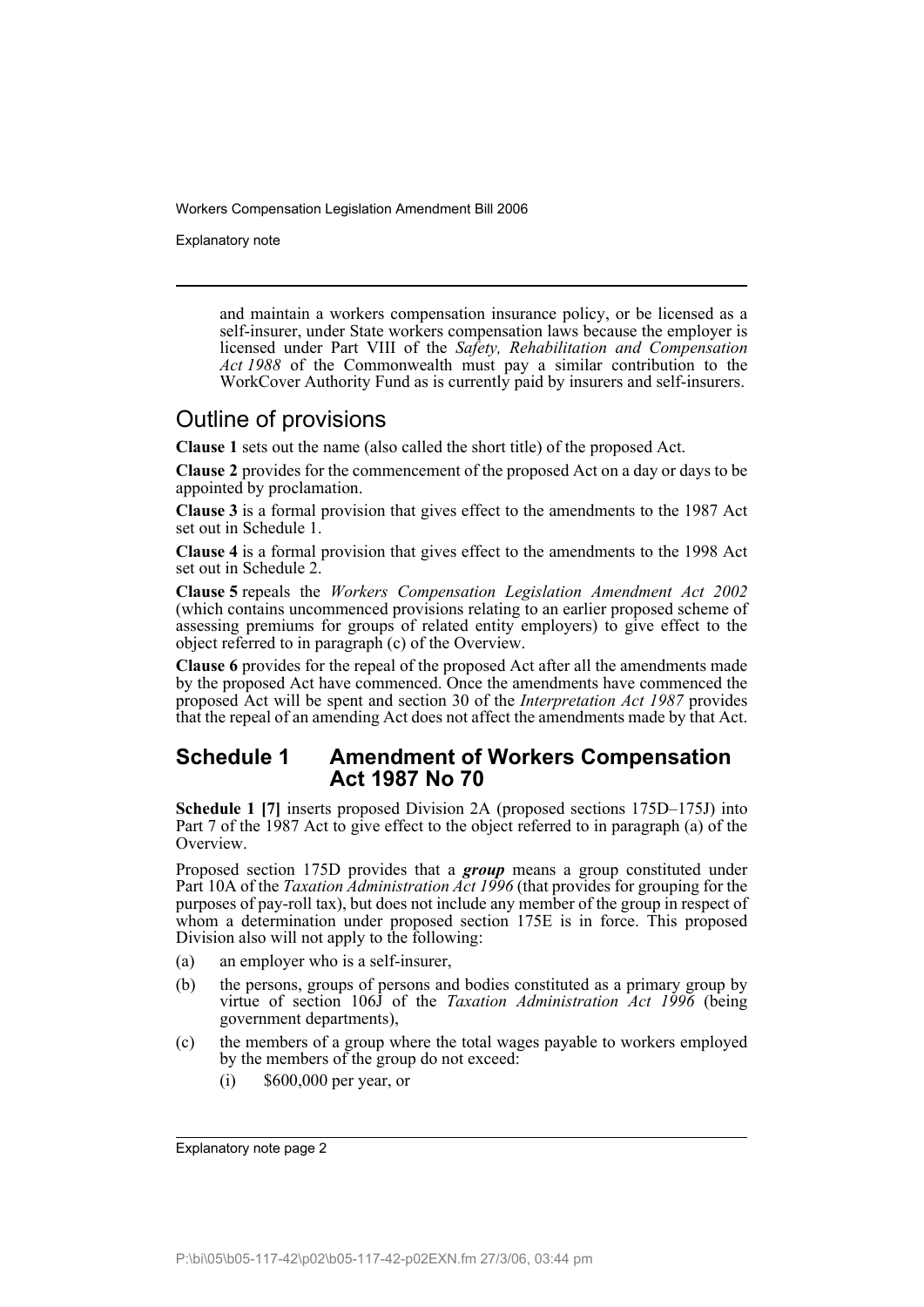Explanatory note

(ii) if some other amount is prescribed by the regulations—that other amount.

Regulations may also be made to exclude any class or classes of employers from the operation of the proposed Division or specified provisions of the proposed Division.

Proposed section 175E provides that the WorkCover Authority may, by order in writing, determine that an employer who would, but for the determination, be a member of a group is not a member of the group. Proposed section 175F sets out which employers may be the subject of a determination under this proposed section. Such a determination may be revoked. If an employer in respect of whom such a determination was made becomes aware that the employer no longer is one to which proposed section 175F applies, the employer must, within  $14$  days, notify the Authority of that fact. Failure to do so will be an offence carrying a maximum penalty of 500 penalty units (currently \$55,000).

Proposed section 175F provides that an exclusion determination under proposed section 175E may only be made in respect of the following employers:

- (a) an employer who would, but for the determination, be a member of a group arising under section 106H of the *Taxation Administration Act 1996* (Primary groups arising from the use of common employees),
- (b) an employer who carries on a business as trustee of a trust and would, but for the determination, be a member of a group arising under section 106I of that Act (Primary groups of commonly controlled businesses),
- (c) an employer that is a non-profit organisation having as one of its objects a charitable, benevolent, philanthropic or patriotic purpose, but only if the employer's business is not in direct competition with any for-profit organisation.

Proposed section 175G provides that the workers compensation insurance policy of each employer who is a member of a group must:

- (a) be obtained from or through the same scheme agent that provides workers compensation insurance policies to the other members of the group, and
- (b) have the same renewal date as those other policies.

An employer who contravenes the proposed section is guilty of an offence carrying a maximum penalty of 500 penalty units (currently \$55,000).

Proposed section 175H provides that if an employer who is a member of a group fails to pay an amount that the employer is required to pay under Part 7 (Insurance) of the 1987 Act (including any workers compensation insurance premium and any sum recoverable by the WorkCover Authority under Part 7 of the 1987 Act from the employer), every member of the group is liable jointly and severally to pay the amount. If 2 or more persons are jointly or severally liable to pay an amount, the person entitled to payment may recover the whole of the amount from them, or any of them, or any one of them. A person who pays an amount in accordance with the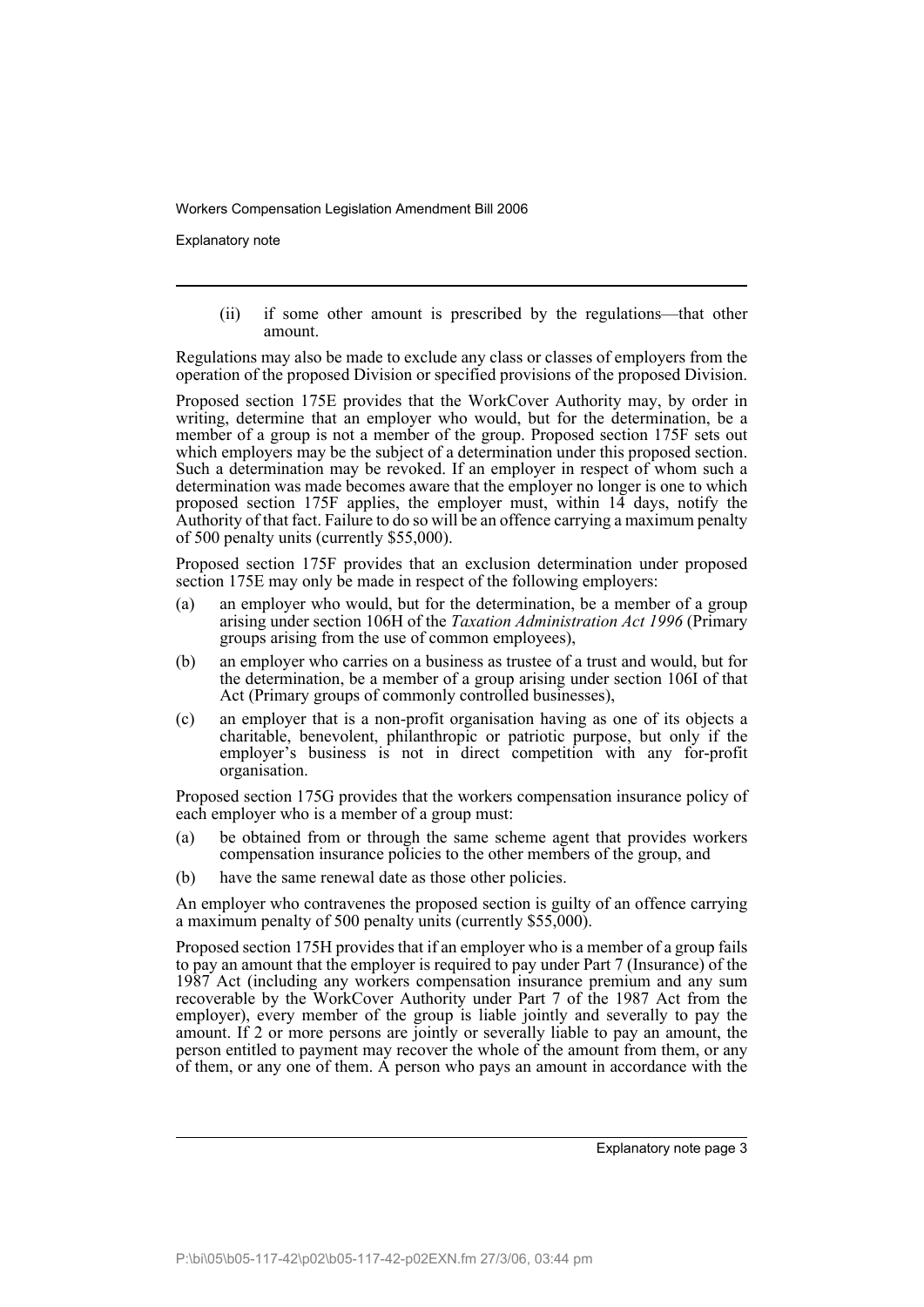Explanatory note

liability imposed by this proposed section has such rights of contribution or indemnity from the other person or persons as are just.

Proposed section 175I provides for the WorkCover Authority to keep a register of employers who are members of groups. An employer must notify the WorkCover Authority if the employer becomes a member of a group.

If a change occurs in the information provided to the WorkCover Authority in connection with such a notification, the employer must, within 14 days, notify the Authority of that change. Failure to do so will be an offence carrying a maximum penalty of 500 penalty units (currently \$55,000).

Proposed section 175J provides for the inspection of records of employers by the WorkCover Authority. The WorkCover Authority may direct an employer to make available for inspection by the Authority, specified records in the possession of the employer.

**Schedule 1 [1]** makes a consequential amendment to section 3 (Definitions) of the 1987 Act to provide a definition of *group*.

**Schedule 1 [4] and [5]** make consequential amendment to section 175 (Employers evading payment of correct premiums) of the 1987 Act. **Schedule 1 [5]** also repeals a redundant provision of the 1987 Act that related to the uncommenced provisions of the *Workers Compensation Legislation Amendment Act 2002* referred to in paragraph (c) of the Overview.

**Schedule 1 [6]** makes a consequential amendment to section 175A (Recovery from directors of corporation evading payment of correct premium) of the 1987 Act.

**Schedule 1 [2]** replaces the definition of *prescribed excess amount* in section 160 (1) of the 1987 Act to give effect to the object referred to in paragraph (b) of the Overview. **Schedule 1 [3]** and **Schedule 2 [5]** make consequential amendments following on from that amendment.

**Schedule 1 [8]** repeals a redundant clause of Part 18E of Schedule 6 (Savings, transitional and other provisions) to the 1987 Act that related to the uncommenced provisions of the *Workers Compensation Legislation Amendment Act 2002* referred to in paragraph (c) of the Overview.

**Schedule 1 [9]** inserts savings and transitional provisions into Schedule 6 to the 1987 Act that relates to the commencement of proposed section 175G as outlined above.

**Schedule 1 [10]** amends Schedule 6 to the 1987 Act to enable savings and transitional regulations consequent on the enactment of the proposed Act to be made to give effect to the object referred to in paragraph (d) of the Overview.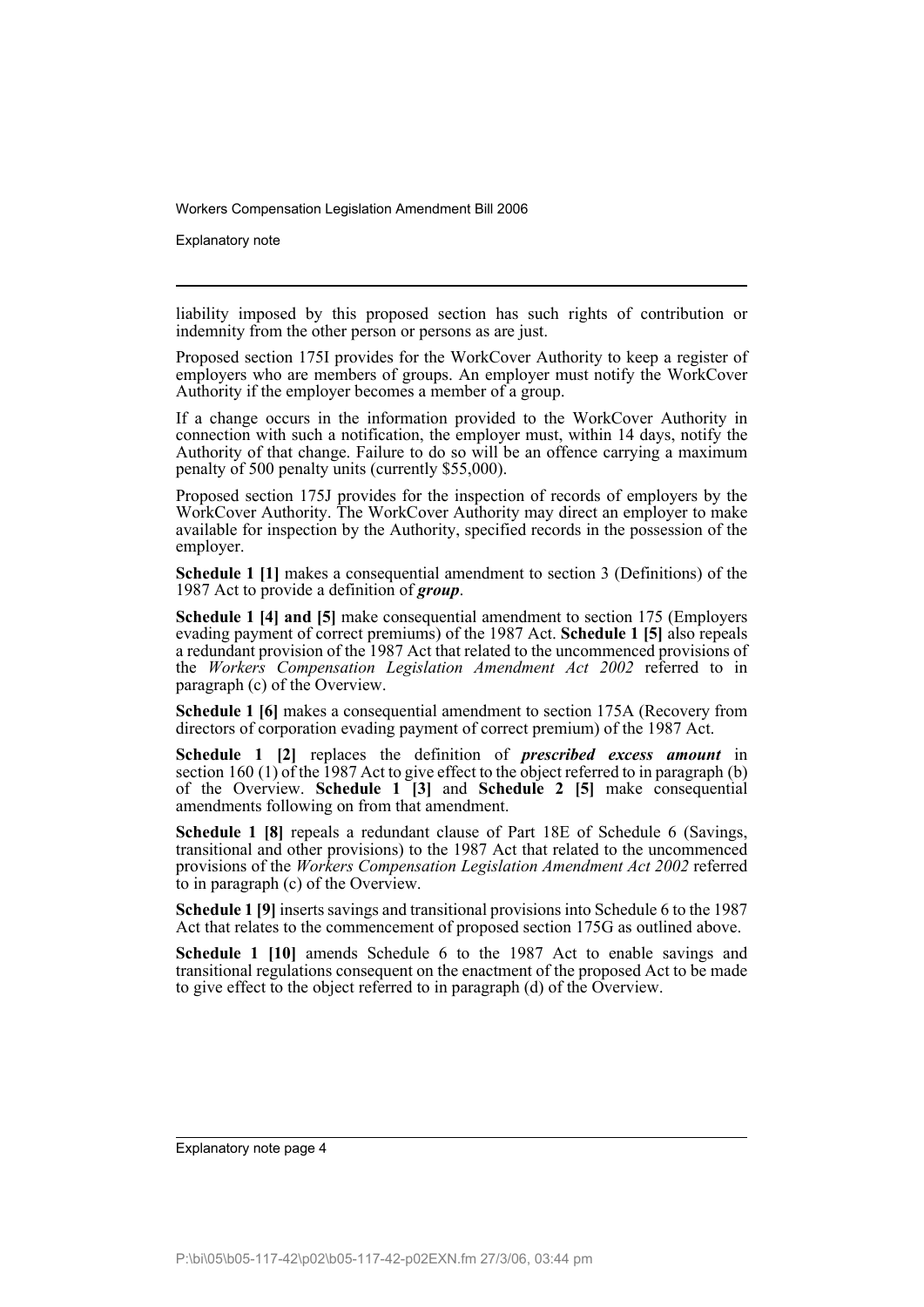Explanatory note

## **Schedule 2 Amendment of Workplace Injury Management and Workers Compensation Act 1998 No 86**

**Schedule 2 [4]** inserts proposed section 39A into the 1998 Act to give effect to the object set out paragraph (e) of the Overview. Proposed section 39A provides that each Comcare employer (see definition below) must pay the contributions prescribed by the proposed section to the WorkCover Authority for payment into the WorkCover Authority Fund.

**Schedule 2 [1]** amends section 37 (Definitions) of the 1998 Act to provide a definition of *Comcare employer*. A *Comcare employer* means an employer who:

- (a) is licensed under Part VIII of the *Safety, Rehabilitation and Compensation Act 1988* of the Commonwealth after a declaration of eligibility under that Part made on the basis that the employer is a corporation carrying on business in competition with a Commonwealth authority or with another corporation that was previously a Commonwealth authority, and
- (b) would otherwise be required:
	- (i) to obtain and maintain in force a policy of insurance pursuant to section 155 of the 1987 Act, or
	- (ii) to be licensed as a self-insurer.

**Schedule 2 [2] and [3]** make consequential amendments following on from the amendments outlined above.

**Schedule 2 [6]** amends section 243 (Disclosure of information) of the 1998 Act to allow the WorkCover Authority to disclose any information obtained in connection with the administration or execution of the 1987 Act or the 1998 Act to the Chief Commissioner of State Revenue.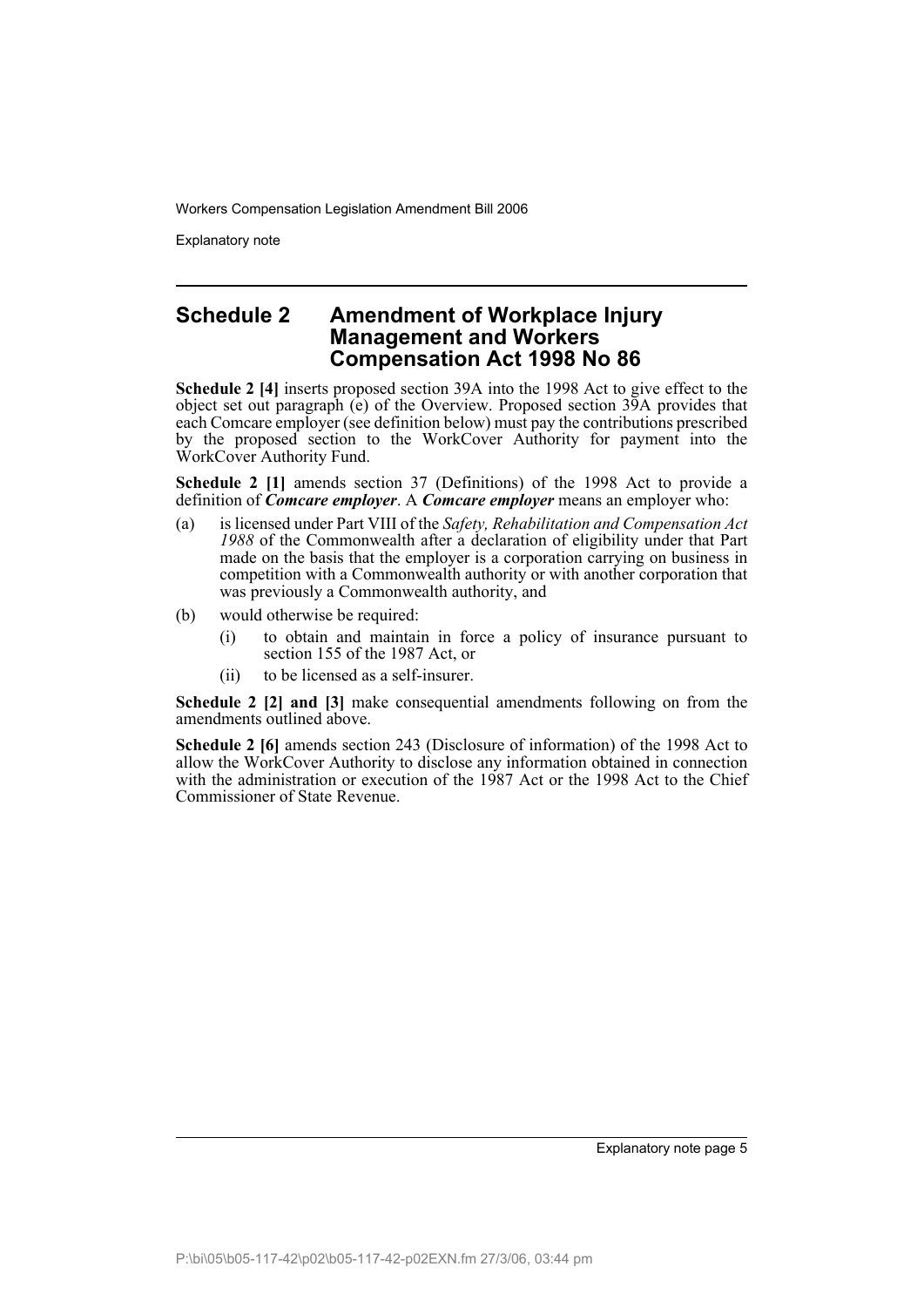Explanatory note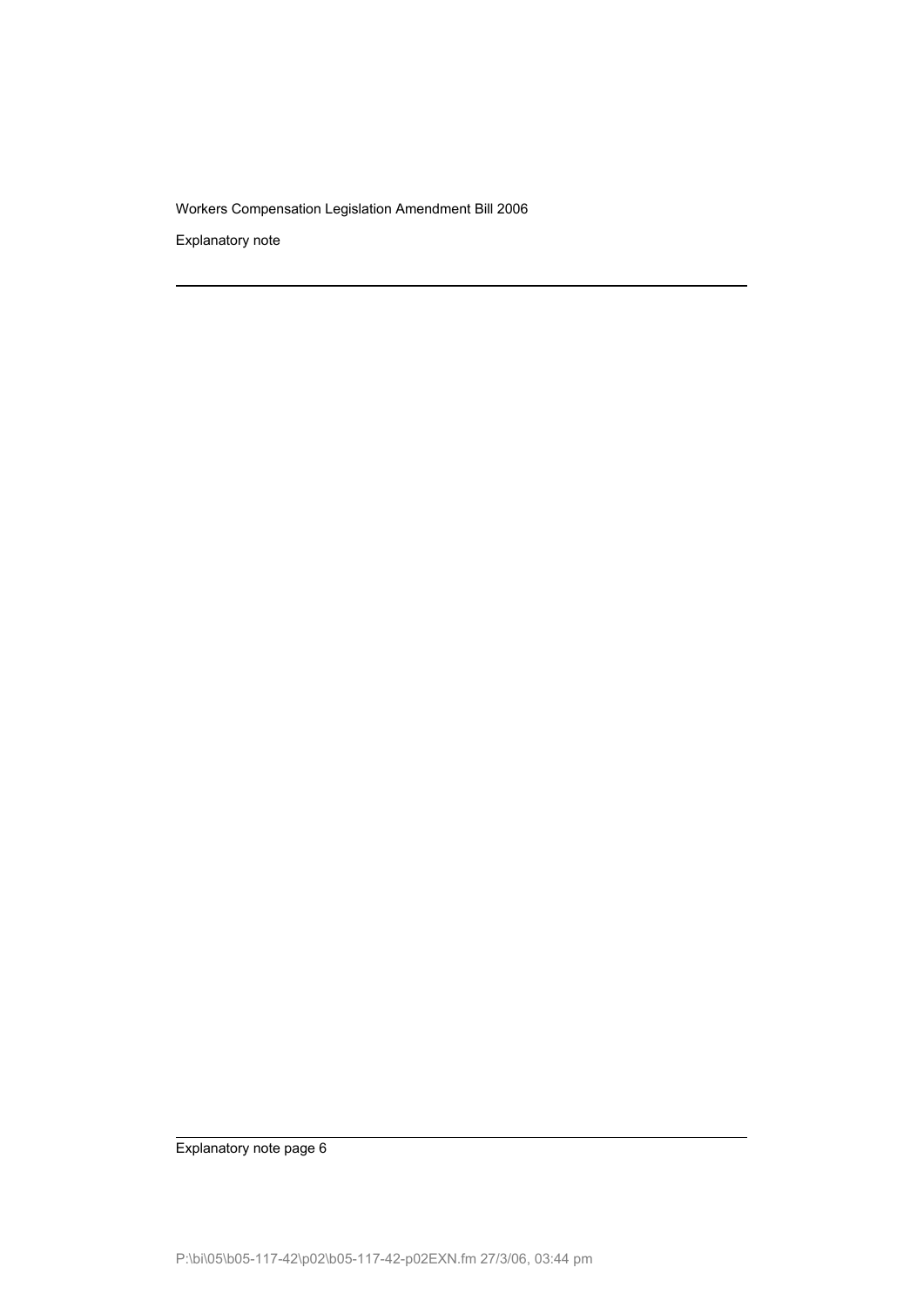First print



New South Wales

# **Workers Compensation Legislation Amendment Bill 2006**

## **Contents**

|            |                                                                                     | Page |
|------------|-------------------------------------------------------------------------------------|------|
|            | Name of Act                                                                         | 2    |
|            | Commencement                                                                        | 2    |
| 3          | Amendment of Workers Compensation Act 1987 No 70                                    | 2    |
| 4          | Amendment of Workplace Injury Management and Workers<br>Compensation Act 1998 No 86 | 2    |
| 5.         | Repeal of Workers Compensation Legislation Amendment<br>Act 2002 No 124             | 2    |
| 6          | Repeal of Act                                                                       | 2    |
| Schedule 1 | Amendment of Workers Compensation Act 1987 No 70                                    | 3    |
| Schedule 2 | Amendment of Workplace Injury Management and Workers<br>Compensation Act 1998 No 86 | 10   |

b05-117-42.p02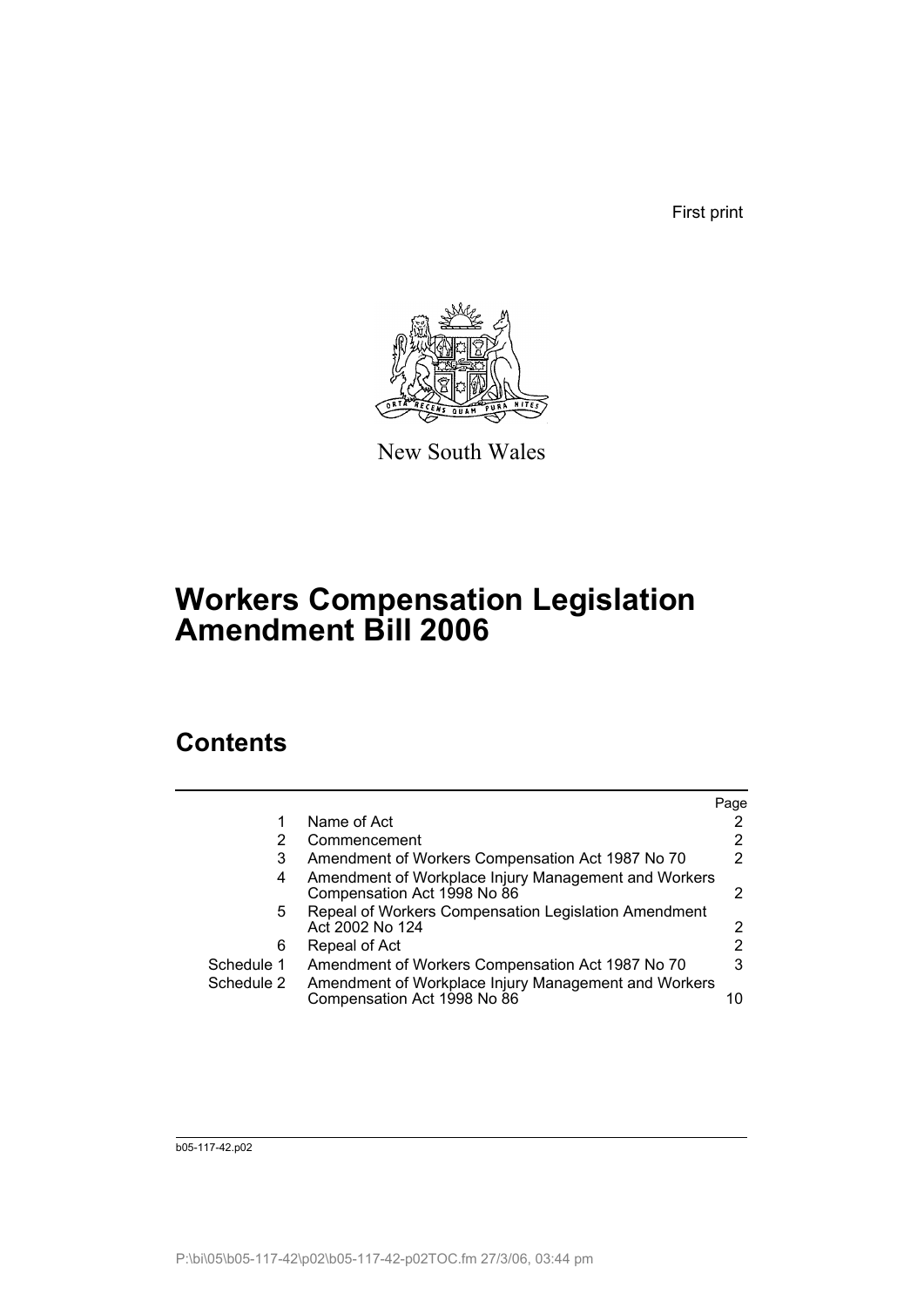Contents

Page

Contents page 2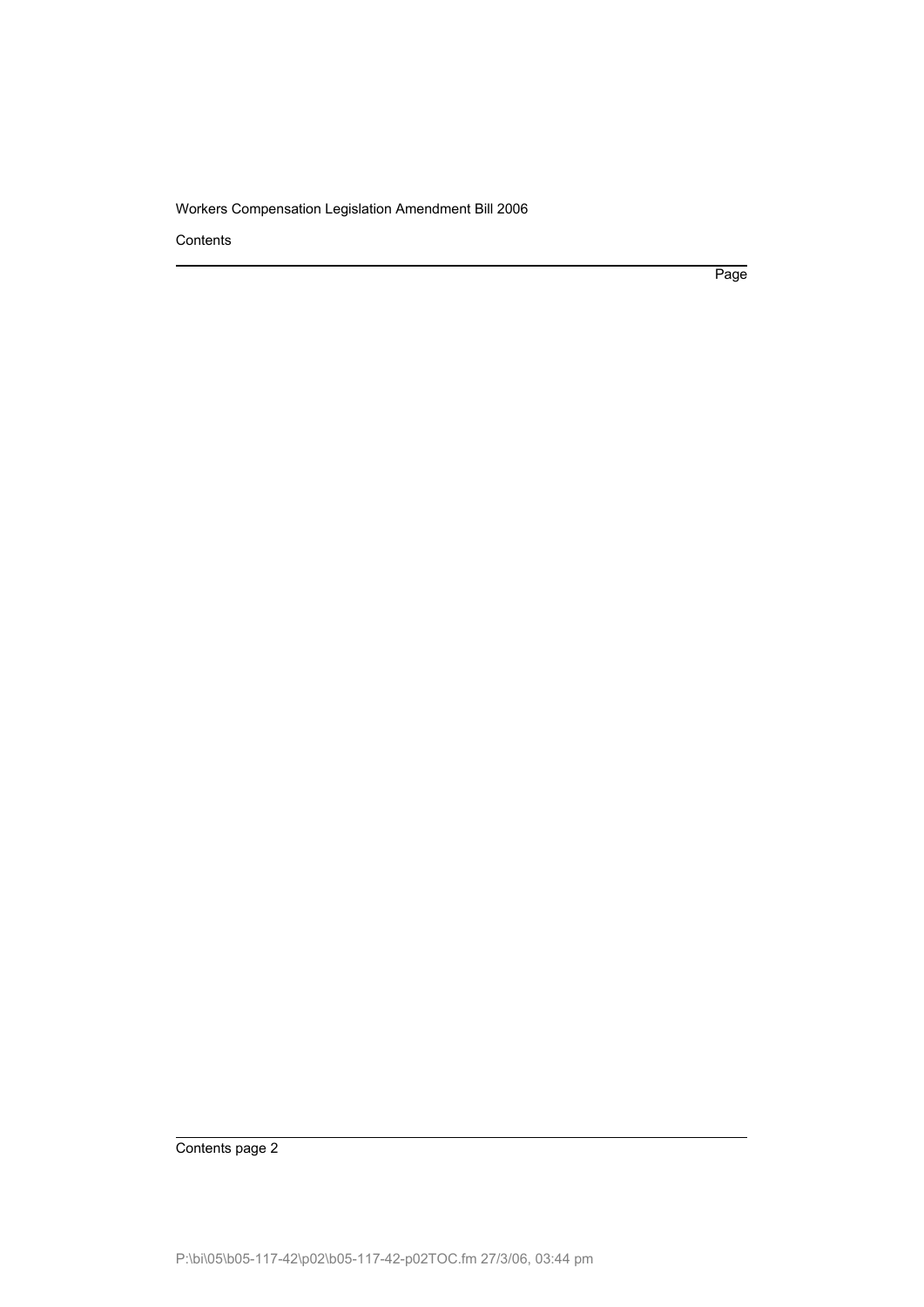

New South Wales

# **Workers Compensation Legislation Amendment Bill 2006**

No , 2006

## **A Bill for**

An Act to amend the *Workers Compensation Act 1987* and the *Workplace Injury Management and Workers Compensation Act 1998* to make further provision with respect to the grouping of employers for workers compensation insurance purposes; to provide for contributions to the WorkCover Authority Fund by certain employers licensed under Commonwealth workers compensation legislation; and for other purposes.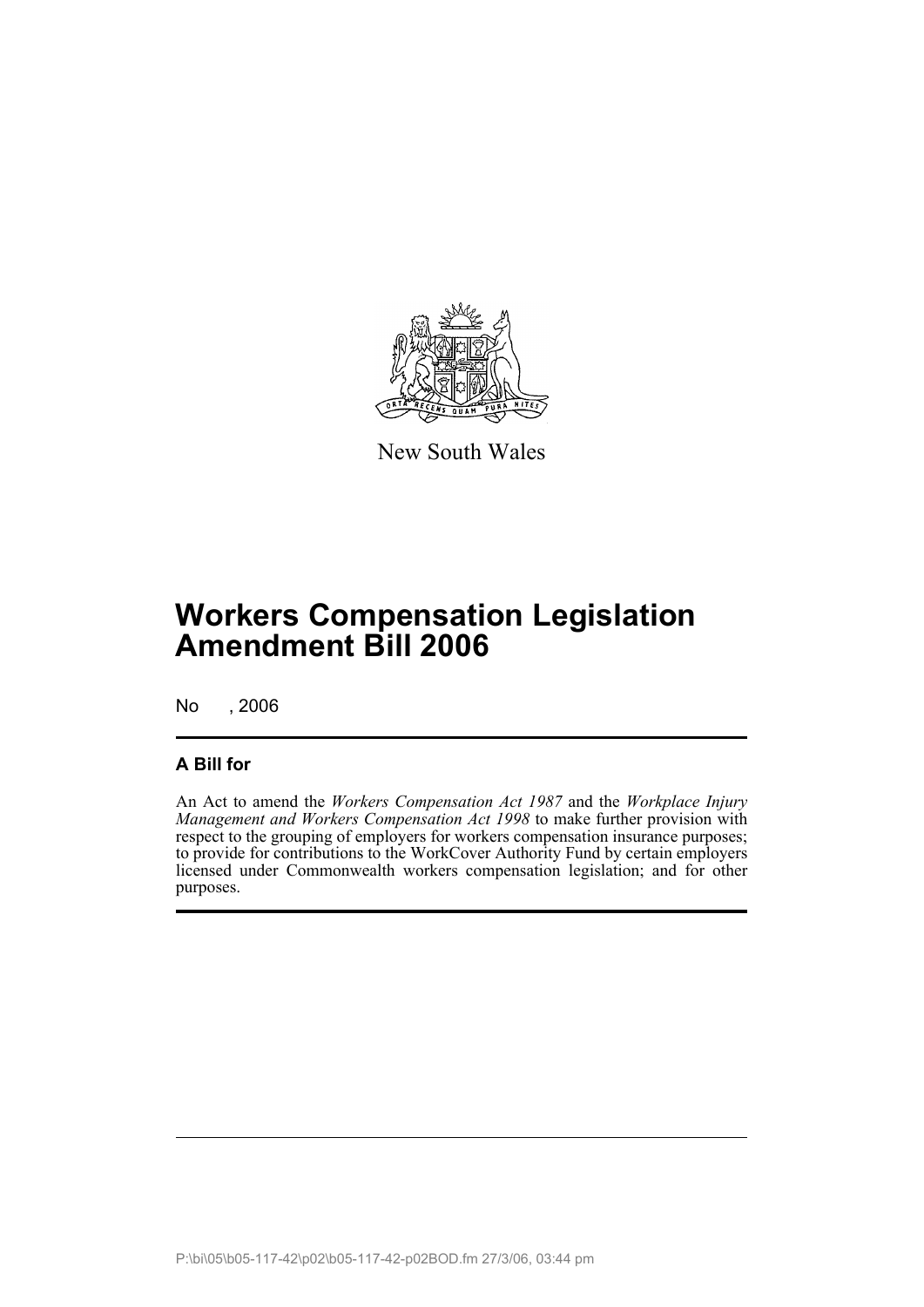|              | The Legislature of New South Wales enacts:                                                                                                               | $\mathbf{1}$        |  |  |  |
|--------------|----------------------------------------------------------------------------------------------------------------------------------------------------------|---------------------|--|--|--|
| 1            | <b>Name of Act</b>                                                                                                                                       |                     |  |  |  |
|              | This Act is the Workers Compensation Legislation Amendment<br>Act 2006.                                                                                  | 3<br>$\overline{4}$ |  |  |  |
| $\mathbf{2}$ | Commencement                                                                                                                                             | 5                   |  |  |  |
|              | This Act commences on a day or days to be appointed by proclamation.                                                                                     | 6                   |  |  |  |
| 3            | Amendment of Workers Compensation Act 1987 No 70                                                                                                         | $\overline{7}$      |  |  |  |
|              | The <i>Workers</i> Compensation Act 1987 is amended as set out in<br>Schedule 1.                                                                         | 8<br>9              |  |  |  |
| 4            | Amendment of Workplace Injury Management and Workers<br>Compensation Act 1998 No 86                                                                      |                     |  |  |  |
|              | The Workplace Injury Management and Workers Compensation<br><i>Act 1998</i> is amended as set out in Schedule 2.                                         | 12<br>13            |  |  |  |
| 5            | Repeal of Workers Compensation Legislation Amendment Act 2002<br>No 124                                                                                  | 14<br>15            |  |  |  |
|              | The Workers Compensation Legislation Amendment Act 2002 is<br>repealed.                                                                                  | 16<br>17            |  |  |  |
| 6            | <b>Repeal of Act</b>                                                                                                                                     | 18                  |  |  |  |
|              | This Act is repealed on the day following the day on which all of the<br>(1)<br>provisions of this Act have commenced.                                   | 19<br>20            |  |  |  |
|              | The repeal of this Act does not, because of the operation of section 30<br>(2)<br>of the Interpretation Act 1987, affect any amendment made by this Act. | 21<br>22            |  |  |  |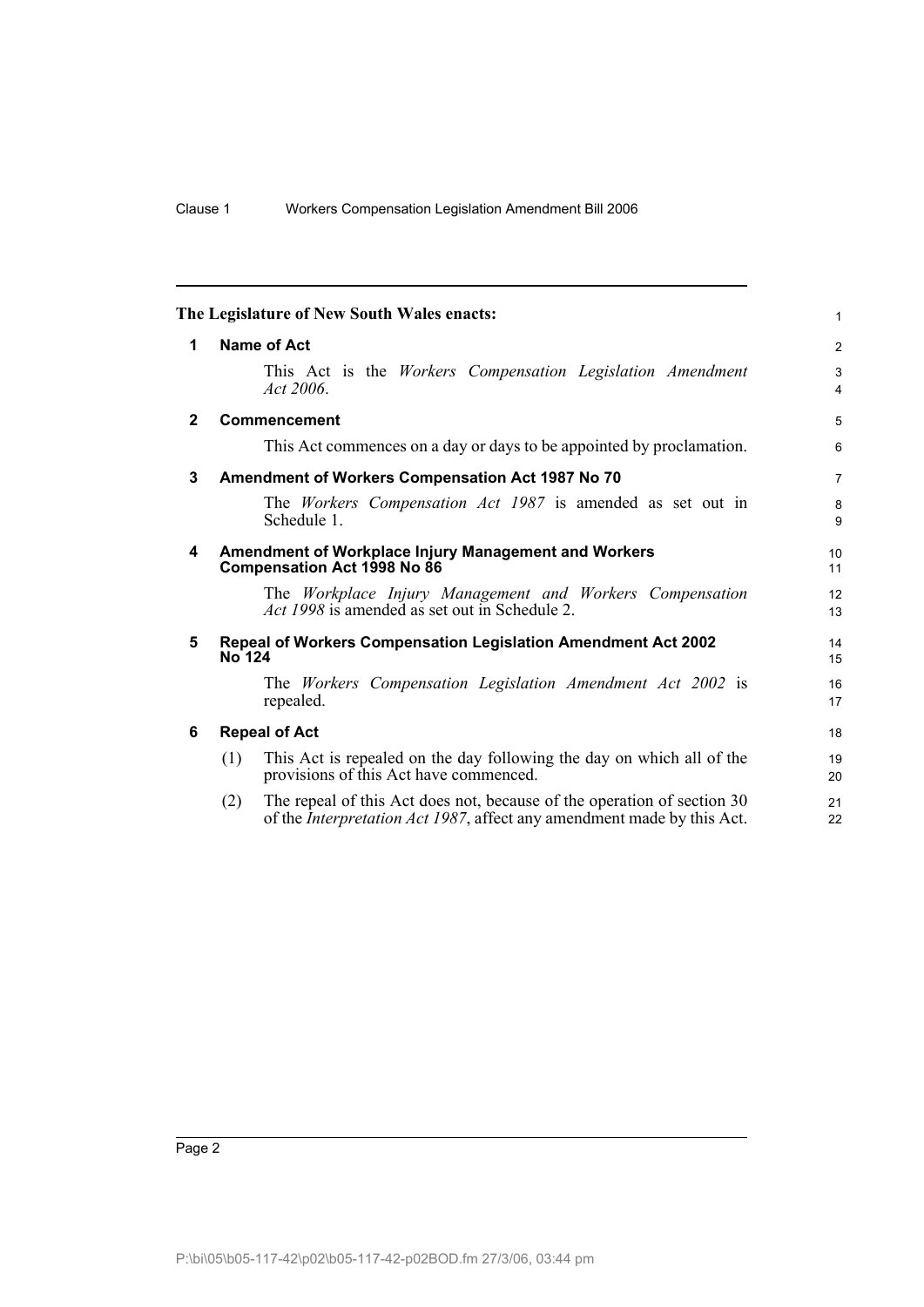Amendment of Workers Compensation Act 1987 No 70 Schedule 1

#### **Schedule 1 Amendment of Workers Compensation Act 1987 No 70** (Section 3) **[1] Section 3 Definitions** Insert in alphabetical order in section 3 (1): *group* means the employers who constitute a group under Division 2A of Part 7. **[2] Section 160 Recovery of excess from employer** Omit the definition of *prescribed excess amount* from section 160 (1). Insert instead: *prescribed excess amount*, in respect of a weekly compensation claim paid under a policy of insurance, means the prescribed excess amount specified by the relevant insurance premiums order that applies to that policy. **[3] Section 160 (9)** Omit the subsection. Insert instead: (9) Without limiting the operation of that provision, an insurance premiums order referred to in the definition of *prescribed excess amount* in subsection (1) may specify different amounts (or no amount) according to the period within which the employer gave notice of the injury concerned. **[4] Section 175 Employers evading payment of correct premiums** Insert after section 175 (4): (4AA) If the Authority finds that: (a) an employer has contravened section 175G (Members of group to have policies with same scheme agent and common renewal date) as a result of the issue or renewal of a policy of insurance, and (b) the total premium payable for those policies is less by a certain amount than the total premium that would have been payable had that section been complied with, the Authority may recover from the employer in a court of competent jurisdiction as a debt due to the Authority a sum equal to twice that amount plus the late payment fee provided for by 1  $\mathfrak{p}$ 3 4 5 6 7 8 9 10 11 12 13 14 15 16 17 18 19 20 21 22 23 24 25 26 27 28 29 30 31 32 33 34

subsection (4A). Half of that sum is to be paid by the Authority

Page 3

35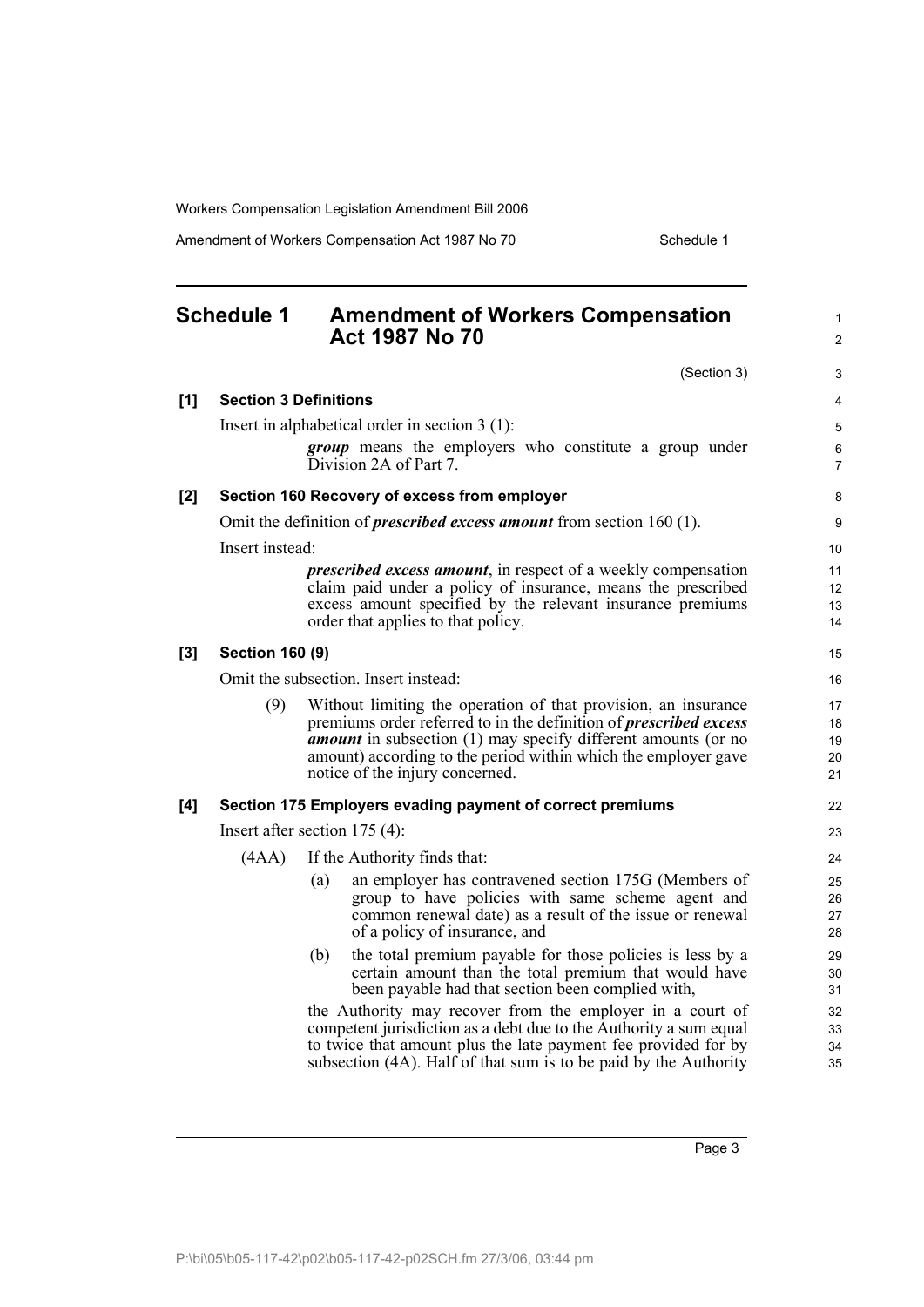18 19

| to the insurer and the other half into the WorkCover Authority<br>Fund.<br>For the purposes of the application of the <i>Limitation Act 1969</i> to<br>(4AB)<br>an action on a cause of action to recover an amount under<br>subsection (4) or (4AA), the cause of action first accrues to the<br>Authority when the Authority makes the finding referred to in<br>those subsections.<br>[5]<br>Section 175 (4A) (b)<br>Omit the paragraph. Insert instead: |                                                                     |  |  |  |  |
|-------------------------------------------------------------------------------------------------------------------------------------------------------------------------------------------------------------------------------------------------------------------------------------------------------------------------------------------------------------------------------------------------------------------------------------------------------------|---------------------------------------------------------------------|--|--|--|--|
|                                                                                                                                                                                                                                                                                                                                                                                                                                                             |                                                                     |  |  |  |  |
|                                                                                                                                                                                                                                                                                                                                                                                                                                                             |                                                                     |  |  |  |  |
|                                                                                                                                                                                                                                                                                                                                                                                                                                                             |                                                                     |  |  |  |  |
|                                                                                                                                                                                                                                                                                                                                                                                                                                                             |                                                                     |  |  |  |  |
| under subsection (4AA) as from the date the premium for<br>(b)<br>the issue or renewal of the policy referred to in subsection<br>(4AA) (a) first became due and payable to the insurer.                                                                                                                                                                                                                                                                    |                                                                     |  |  |  |  |
| [6]<br>of correct premium                                                                                                                                                                                                                                                                                                                                                                                                                                   | Section 175A Recovery from directors of corporation evading payment |  |  |  |  |
| Insert "or $(4AA)$ " after "section 175 $(4)$ " in section 175 $A(1)$ .                                                                                                                                                                                                                                                                                                                                                                                     |                                                                     |  |  |  |  |
| Part 7, Division 2A<br>[7]                                                                                                                                                                                                                                                                                                                                                                                                                                  |                                                                     |  |  |  |  |
| Insert after Division 2:                                                                                                                                                                                                                                                                                                                                                                                                                                    |                                                                     |  |  |  |  |
| <b>Division 2A</b><br>Grouping of employers for insurance<br>purposes                                                                                                                                                                                                                                                                                                                                                                                       |                                                                     |  |  |  |  |
| <b>Grouping of employers</b><br>175D                                                                                                                                                                                                                                                                                                                                                                                                                        |                                                                     |  |  |  |  |
| In this Division:<br>(1)                                                                                                                                                                                                                                                                                                                                                                                                                                    |                                                                     |  |  |  |  |
| <b>group</b> means a group constituted under Part 10A of the <i>Taxation</i><br>Administration Act 1996, but does not include any member of the<br>group in respect of whom a determination under section 175E of<br>this Act is in force.                                                                                                                                                                                                                  |                                                                     |  |  |  |  |
| (2)<br>This Division does not apply to the following:                                                                                                                                                                                                                                                                                                                                                                                                       |                                                                     |  |  |  |  |
| an employer who is a self-insurer,<br>(a)                                                                                                                                                                                                                                                                                                                                                                                                                   |                                                                     |  |  |  |  |
| the persons, groups of persons and bodies constituted as a<br>(b)<br>primary group by virtue of section 106J of the Taxation<br><i>Administration Act 1996</i> (being government departments),                                                                                                                                                                                                                                                              |                                                                     |  |  |  |  |
| the members of a group where the total wages payable to<br>(c)<br>workers employed by the members of the group do not<br>exceed:<br>(i)<br>\$600,000 per year, or                                                                                                                                                                                                                                                                                           | if some other amount is prescribed by the                           |  |  |  |  |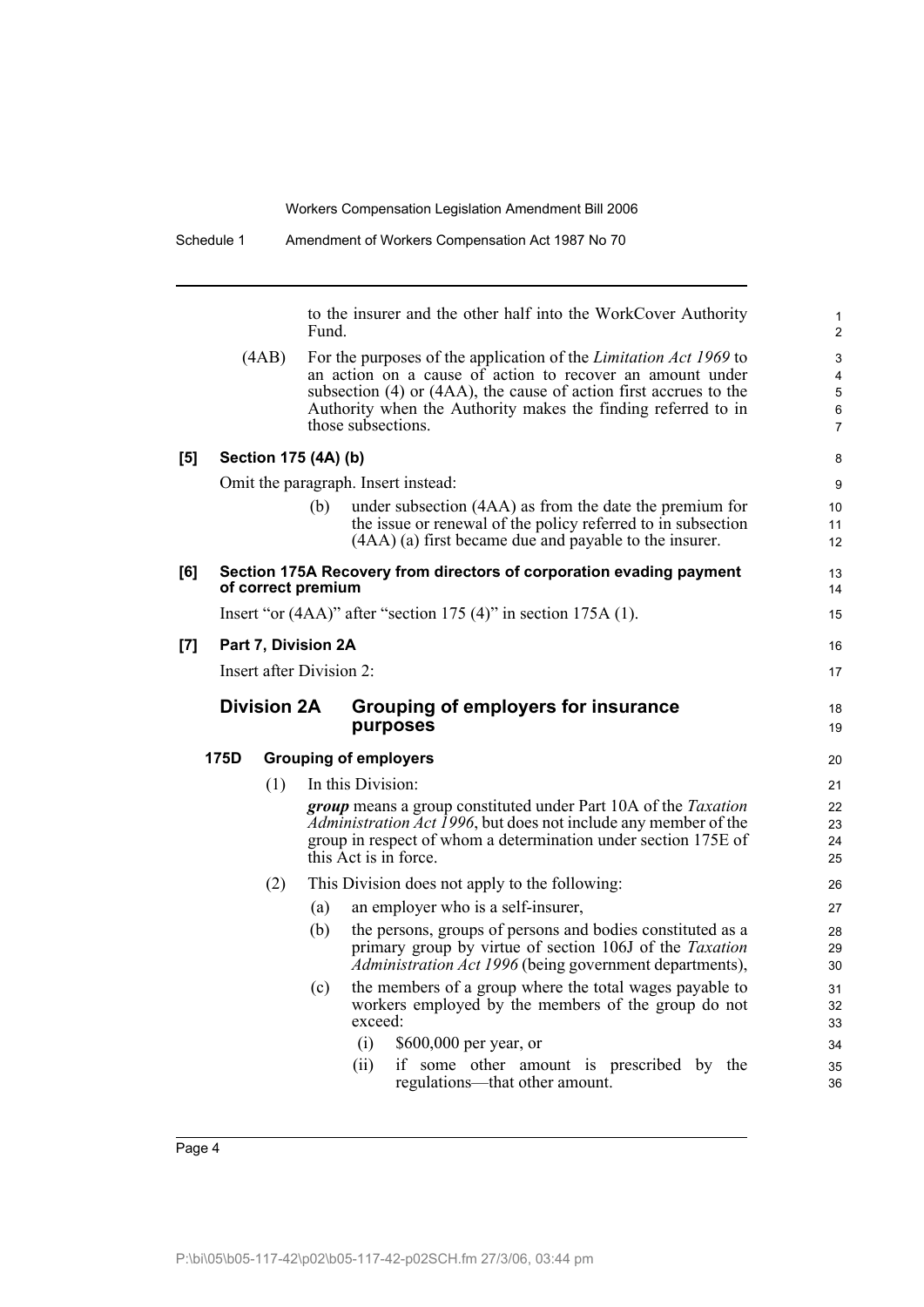Amendment of Workers Compensation Act 1987 No 70 Schedule 1

|      | (3) |                                                                                                                                                                                                                                                                                  | The regulations may make provision for or with respect to<br>excluding, or authorising the Authority to exclude, any class or<br>classes of employers from the operation of this Division or<br>specified provisions of this Division.       | 1<br>$\overline{\mathbf{c}}$<br>3<br>4 |  |
|------|-----|----------------------------------------------------------------------------------------------------------------------------------------------------------------------------------------------------------------------------------------------------------------------------------|----------------------------------------------------------------------------------------------------------------------------------------------------------------------------------------------------------------------------------------------|----------------------------------------|--|
| 175E |     |                                                                                                                                                                                                                                                                                  | <b>Exclusion of employers from groups</b>                                                                                                                                                                                                    | 5                                      |  |
|      | (1) | The Authority may, by order in writing, determine that an<br>employer who would, but for the determination, be a member of<br>a group is not a member of the group.<br>Note. Section 175F sets out the circumstances in which a determination<br>may be made under this section. |                                                                                                                                                                                                                                              |                                        |  |
|      | (2) | The Authority must give notice in writing of a determination to<br>the employer in respect of whom the determination is made and<br>to each member of the group.                                                                                                                 |                                                                                                                                                                                                                                              |                                        |  |
|      | (3) |                                                                                                                                                                                                                                                                                  | A determination takes effect:                                                                                                                                                                                                                | 14                                     |  |
|      |     | (a)                                                                                                                                                                                                                                                                              | on the date on which notice under subsection $(2)$ is given<br>to the employer excluded from the group, or                                                                                                                                   | 15<br>16                               |  |
|      |     | (b)                                                                                                                                                                                                                                                                              | if another date of effect (including an earlier date) is<br>specified in the notice—on that other date.                                                                                                                                      | 17<br>18                               |  |
|      | (4) |                                                                                                                                                                                                                                                                                  | A determination continues in force until it is revoked.                                                                                                                                                                                      | 19                                     |  |
|      | (5) |                                                                                                                                                                                                                                                                                  | The Authority may revoke a determination only if satisfied that<br>the employer to which it relates no longer is an employer to<br>which section 175F applies.                                                                               | 20<br>21<br>22                         |  |
|      | (6) |                                                                                                                                                                                                                                                                                  | Notice of the revocation of a determination must be given by the<br>Authority:                                                                                                                                                               | 23<br>24                               |  |
|      |     | (a)                                                                                                                                                                                                                                                                              | to the employer in respect of whom the determination was<br>made, and                                                                                                                                                                        | 25<br>26                               |  |
|      |     | (b)                                                                                                                                                                                                                                                                              | to each other member of the group of which the employer<br>is a member as a result of the revocation.                                                                                                                                        | 27<br>28                               |  |
|      | (7) |                                                                                                                                                                                                                                                                                  | A revocation of a determination takes effect on the date on which<br>notice under subsection $(6)$ (a) is given to the employer in respect<br>of whom the determination was made.                                                            | 29<br>30<br>31                         |  |
|      | (8) |                                                                                                                                                                                                                                                                                  | If an employer in respect of whom a determination under this<br>section was made becomes aware that the employer no longer is<br>one to which section 175F applies, the employer must, within 14<br>days, notify the Authority of that fact. | 32<br>33<br>34<br>35                   |  |
|      |     |                                                                                                                                                                                                                                                                                  | Maximum penalty (subsection (8)): 500 penalty units.                                                                                                                                                                                         | 36                                     |  |

Page 5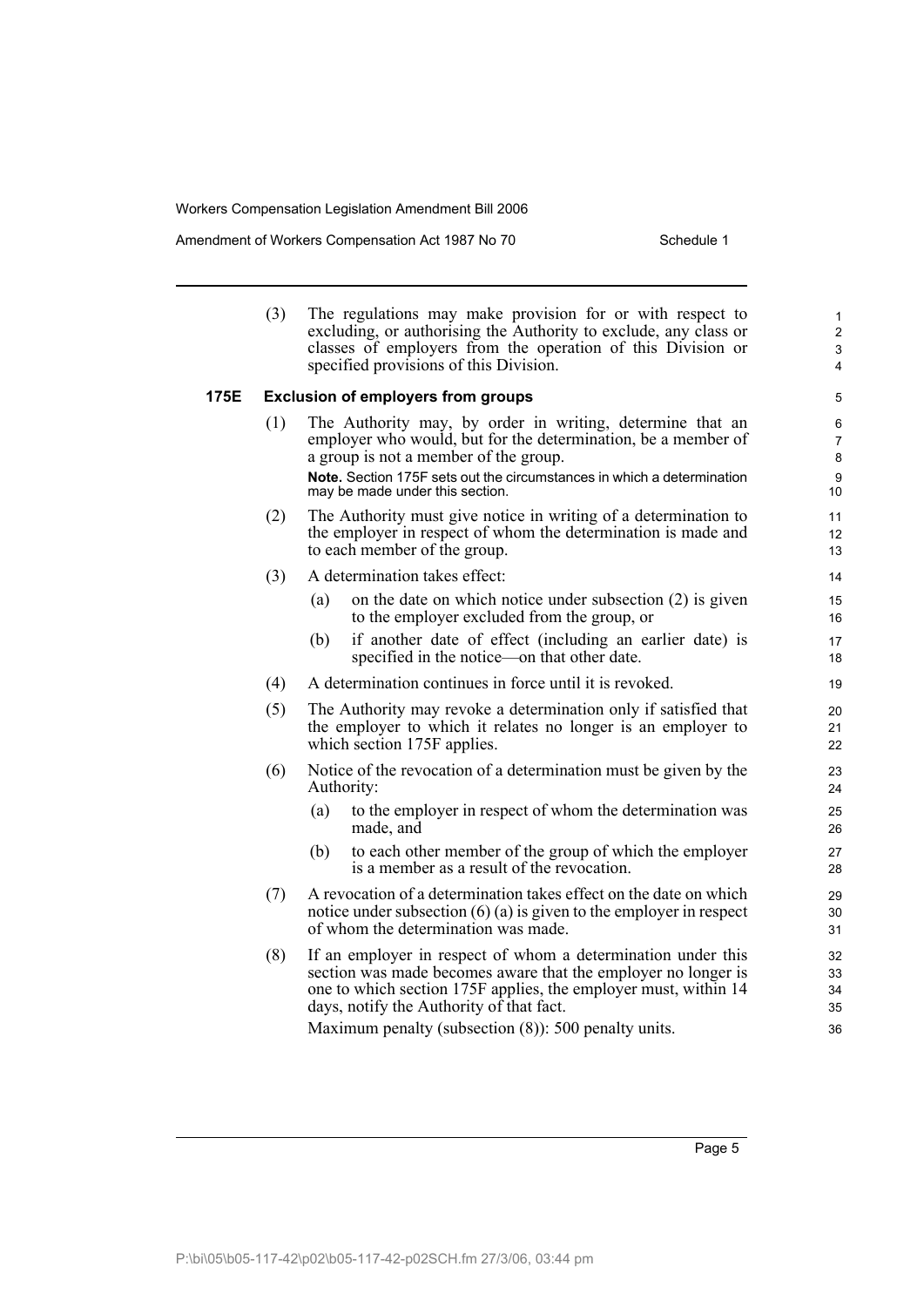#### **175F Grounds for excluding employers from group**

- (1) A determination may be made by the Authority under section 175E in respect of the following employers only:
	- (a) an employer who would, but for the determination, be a member of a group arising under section 106H of the *Taxation Administration Act 1996* (Primary groups arising from the use of common employees),

- (b) an employer that carries on a business as trustee of a trust and would, but for the determination, be a member of a group arising under section 106I of the *Taxation Administration Act 1996* (Primary groups of commonly controlled businesses),
- (c) an employer that is a non-profit organisation having as one of its objects a charitable, benevolent, philanthropic or patriotic purpose, but only if the employer's business is not in direct competition with any for-profit organisation.
- (2) In the case of an employer referred to in subsection (1) (b), the determination may be made only if the Authority is satisfied that the employer would, but for the determination, be a member of a group with a person who carries on another business because of the application of one (but not more than one) of the following grouping principles:
	- (a) the exclusive ownership grouping principle (section 106I (2) (a) and (b) of the *Taxation Administration Act 1996*),
	- (b) the corporate grouping principle (section 106I (2) (c) and (d) and (3) of the *Taxation Administration Act 1996*),
	- (c) the common beneficiary grouping principle (section 106I (2) (e) and (f) and (5)–(8) of the *Taxation Administration Act 1996*).
- (3) The Authority must not make a determination under section 175E in respect of an employer referred to in subsection (1) (a) or (b) unless satisfied that the employer that is the subject of the determination has continuously carried on the business concerned, and will continue to carry on that business, substantially independently of the other member or members of the group.
- (4) In determining whether an employer carries on business substantially independently of the other member or members of a group, the Authority is to have regard to the nature and degree of ownership or control of the business of each member of the group, the nature of each of those businesses and any other matter that the Authority considers relevant.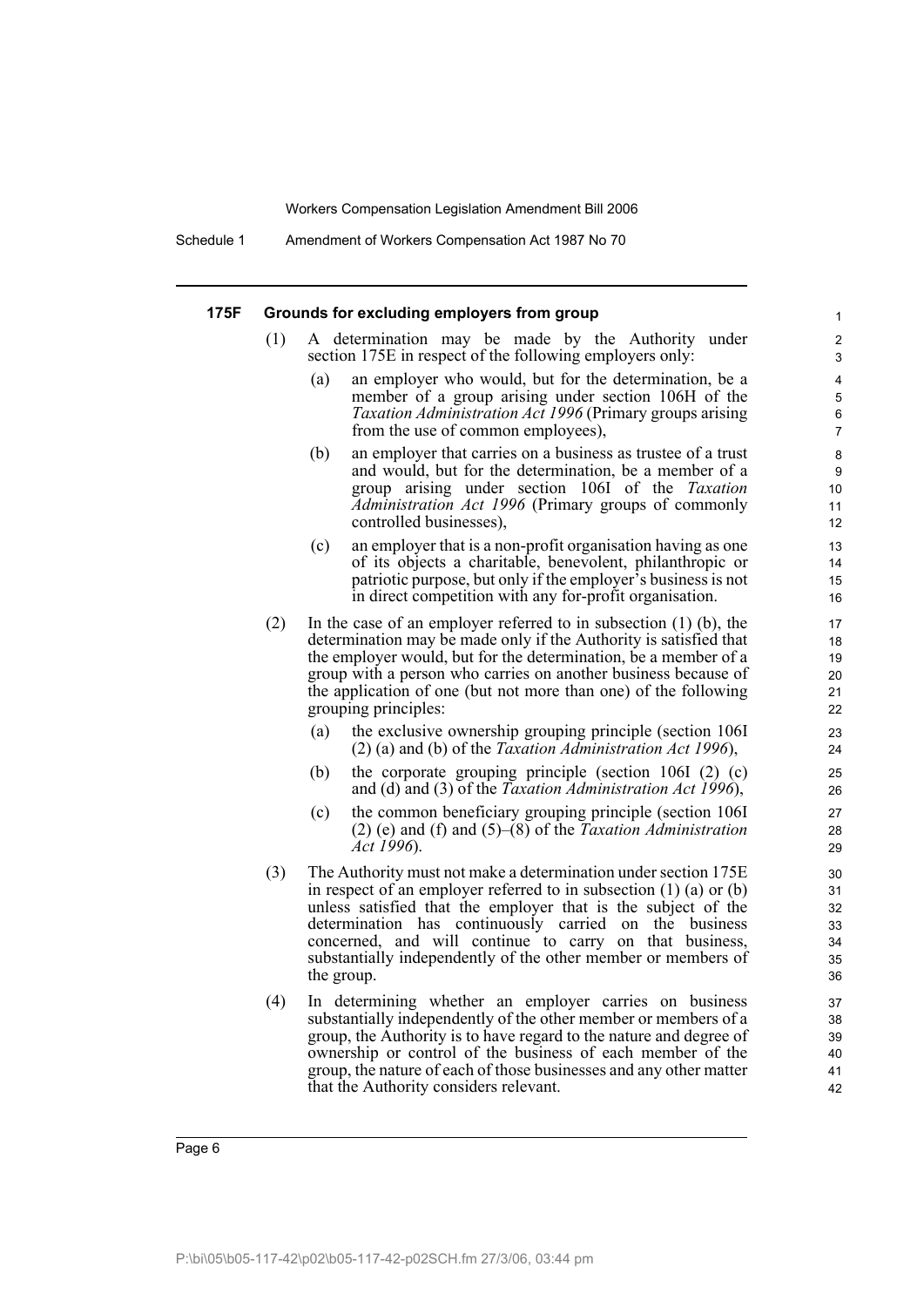Amendment of Workers Compensation Act 1987 No 70 Schedule 1

#### **175G Members of group to have policies with same scheme agent and common renewal date** (1) The policy of insurance that an employer who is a member of a group obtains and maintains in force for the purposes of compliance with section 155 (a *workers compensation insurance policy*) must: (a) be obtained from or through the same scheme agent that provides workers compensation insurance policies to the other members of the group, and (b) have the same renewal date as those other policies. (2) An employer who contravenes subsection (1) is guilty of an offence. Maximum penalty: 500 penalty units. (3) If an employer who is a member of a group does not obtain or maintain in force a policy of insurance in compliance with this section, the Authority may by notice in writing to a scheme agent: (a) direct the transfer of any policy of insurance obtained or maintained in contravention of this section to a specified scheme agent (being the scheme agent from or through whom workers compensation insurance is provided to other members of the group concerned), and (b) direct the alteration of the policy of insurance so that the policy renews on the same date as the policies of other members of the group. (4) A scheme agent must give effect to a direction given to it under this section. **175H Joint and several liability of group members** (1) If an employer who is a member of a group fails to pay an amount that the employer is required to pay under this Part (including any premium payable for a policy of insurance required under this Part and any sum recoverable by the Authority under this Part from the employer), every member of the group is liable jointly and severally to pay the amount. (2) If 2 or more persons are jointly or severally liable to pay an amount as referred to in this section, the person entitled to payment may recover the whole of the amount from them, or any of them, or any one of them. (3) A person who pays an amount in accordance with the liability imposed by this section has such rights of contribution or indemnity from the other person or persons as are just. 10 11 12 13  $14$ 15 16 17 18 19 20 21 22 23 24 25 26 27 28 29 30 31 32 33 34 35 36 37 38 39 40

Page 7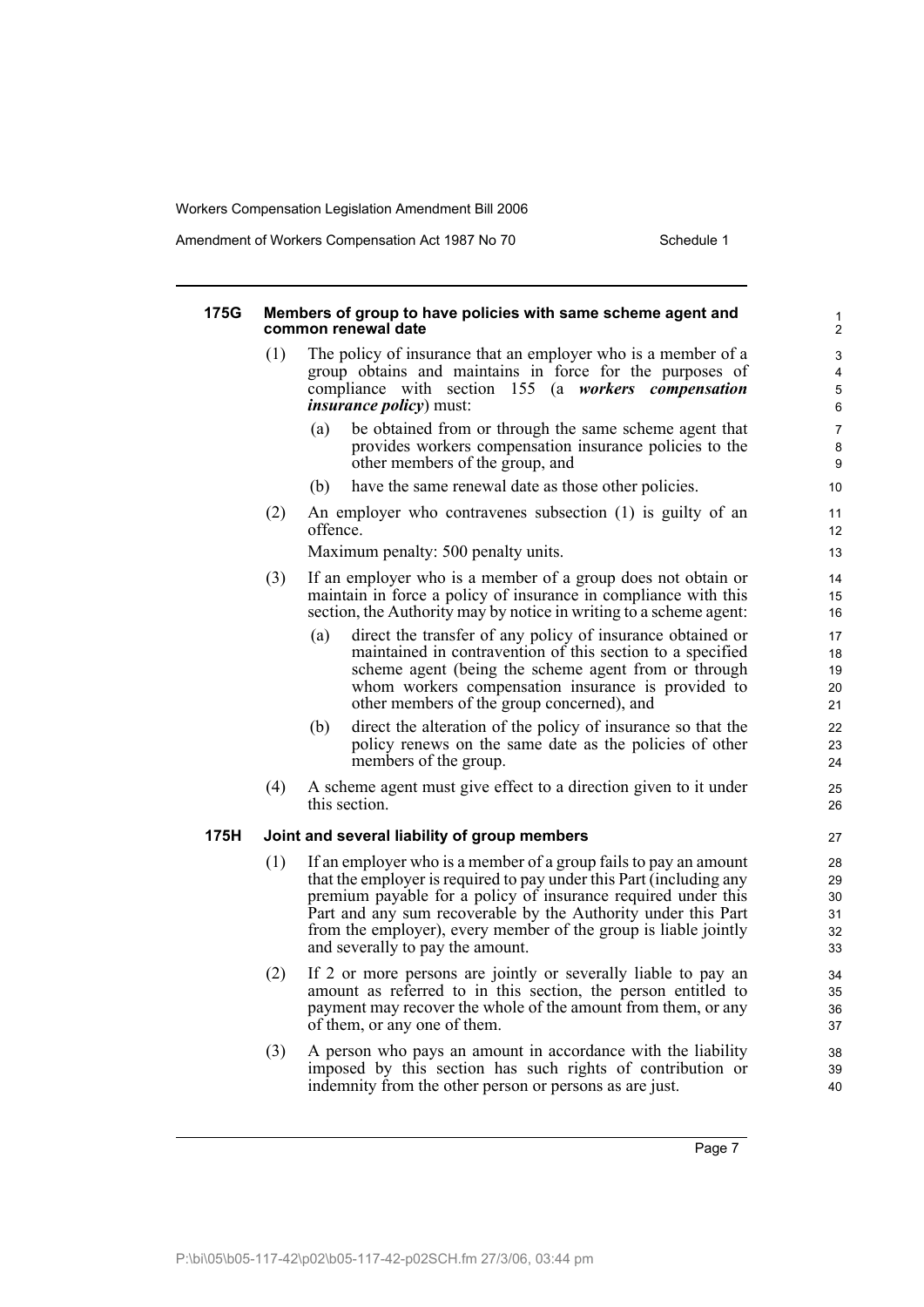### **175I Registration**

| <b>1751</b> | <b>Registration</b> |                                                                                                                                                                                                                                                                                                             |                  |  |  |  |
|-------------|---------------------|-------------------------------------------------------------------------------------------------------------------------------------------------------------------------------------------------------------------------------------------------------------------------------------------------------------|------------------|--|--|--|
|             | (1)                 | The Authority is to keep a register of employers who are<br>members of a group.                                                                                                                                                                                                                             |                  |  |  |  |
|             | (2)                 | An employer must notify the Authority if the employer becomes<br>a member of a group to which this Division applies.                                                                                                                                                                                        |                  |  |  |  |
|             | (3)                 | The notification is to be made within 14 days of the employer<br>becoming aware, or of the date the employer ought reasonably to<br>have become aware through the exercise of due diligence, that the<br>employer is a member of a group to which this Division applies.                                    | 6<br>7<br>8<br>9 |  |  |  |
|             | (4)                 | The notification is to be made to the Authority in a form and<br>manner approved by the Authority.                                                                                                                                                                                                          | 10<br>11         |  |  |  |
|             | (5)                 | The Authority may remove an employer from the register if it is<br>satisfied that the employer has ceased to be an employer that is a<br>member of a group to which this Division applies.                                                                                                                  | 12<br>13<br>14   |  |  |  |
|             | (6)                 | If a change occurs in the information provided to the Authority in<br>a notification, the employer must, within 14 days, notify the<br>Authority of that change.                                                                                                                                            | 15<br>16<br>17   |  |  |  |
|             |                     | Maximum penalty: 500 penalty units.                                                                                                                                                                                                                                                                         | 18               |  |  |  |
| 175J        |                     | Inspection of records of employers<br>19                                                                                                                                                                                                                                                                    |                  |  |  |  |
|             | (1)                 | The Authority may direct an employer in writing to make<br>available, at the time and place specified in the direction, for<br>inspection by a specified person authorised by the Authority,<br>records of a specified kind in the possession of the employer that<br>are relevant to any of the following: |                  |  |  |  |
|             |                     | the determination of whether the employer is a member of<br>(a)<br>a group,                                                                                                                                                                                                                                 | 25<br>26         |  |  |  |
|             |                     | (b)<br>the identity of other members of a group of which the<br>employer is a member.                                                                                                                                                                                                                       | 27<br>28         |  |  |  |
|             | (2)                 | A person authorised under subsection (1) may inspect records in<br>accordance with the terms of the direction and make copies of, or<br>take extracts from, those records.                                                                                                                                  |                  |  |  |  |
|             | (3)                 | An employer given a direction under this section:                                                                                                                                                                                                                                                           | 32               |  |  |  |
|             |                     | must comply with the direction, and<br>(a)                                                                                                                                                                                                                                                                  | 33               |  |  |  |
|             |                     | (b)<br>must not wilfully obstruct or delay an authorised person<br>when exercising any power under subsection (2).                                                                                                                                                                                          | 34<br>35         |  |  |  |
|             |                     | Maximum penalty: 100 penalty units.                                                                                                                                                                                                                                                                         | 36               |  |  |  |
|             | (4)                 | If an inspection under this section reveals that an employer has<br>contravened a provision of this Division, the Authority is entitled                                                                                                                                                                     | 37<br>38         |  |  |  |
|             |                     |                                                                                                                                                                                                                                                                                                             |                  |  |  |  |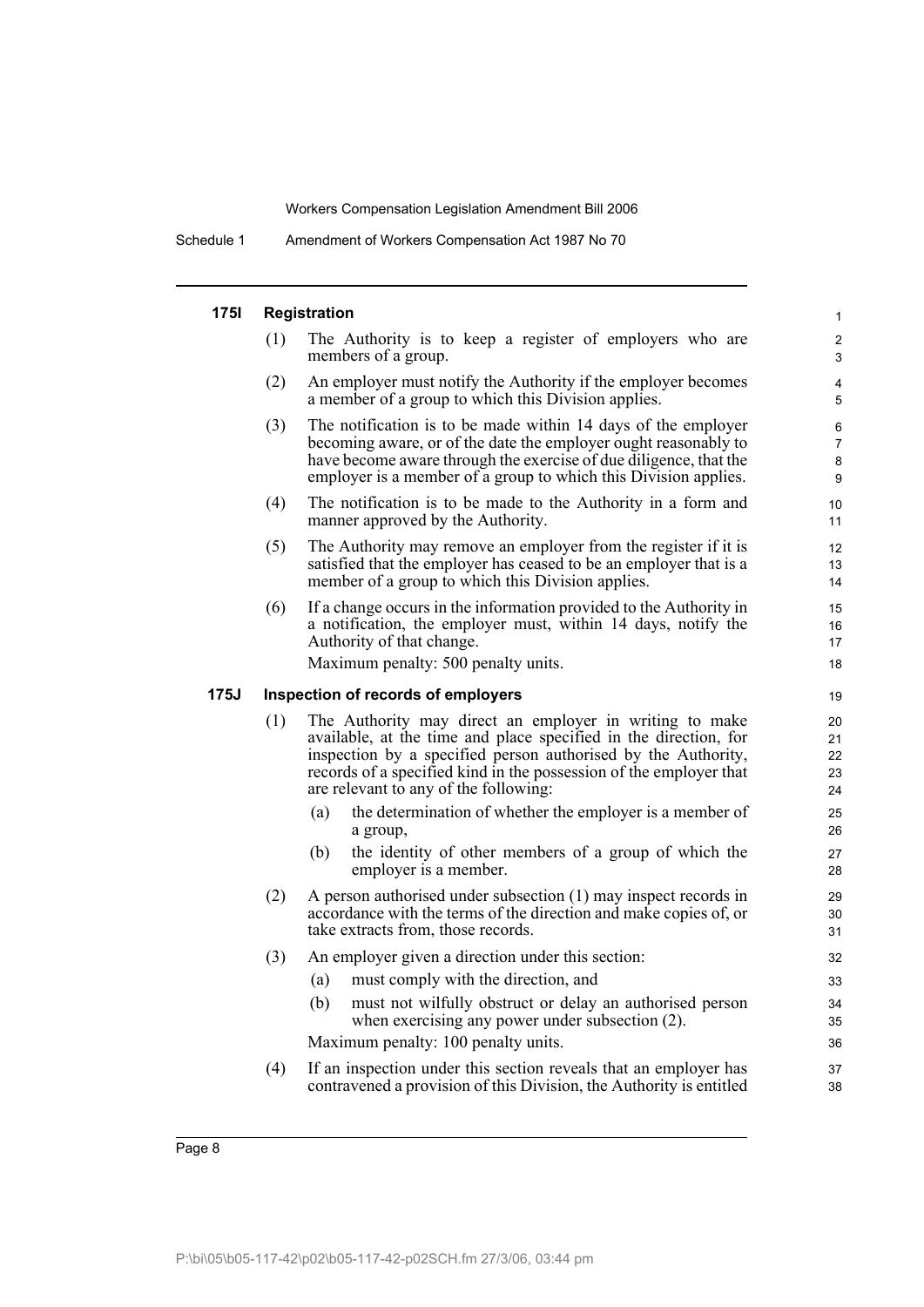|        |                                                       | to recover in a court of competent jurisdiction, as a debt due to<br>the Authority from the employer, the costs incurred by the<br>Authority in connection with that inspection.                                                                                                                                                                                                                                                                    | 1<br>$\overline{\mathbf{c}}$<br>3      |  |
|--------|-------------------------------------------------------|-----------------------------------------------------------------------------------------------------------------------------------------------------------------------------------------------------------------------------------------------------------------------------------------------------------------------------------------------------------------------------------------------------------------------------------------------------|----------------------------------------|--|
|        | (5)                                                   | A certificate issued by the Authority certifying as to the costs<br>incurred by the Authority in connection with such an inspection<br>is evidence of the matters certified.                                                                                                                                                                                                                                                                        | 4<br>5<br>6                            |  |
| [8]    | Schedule 6 Savings, transitional and other provisions |                                                                                                                                                                                                                                                                                                                                                                                                                                                     |                                        |  |
|        |                                                       | Omit clause 3 of Part 18E of the Schedule.                                                                                                                                                                                                                                                                                                                                                                                                          | 8                                      |  |
| [9]    |                                                       | Schedule 6, Part 19B                                                                                                                                                                                                                                                                                                                                                                                                                                | 9                                      |  |
|        | Insert after Part 19A:                                |                                                                                                                                                                                                                                                                                                                                                                                                                                                     |                                        |  |
|        | Part 19B                                              | Provisions consequent on enactment of<br><b>Workers Compensation Legislation</b><br><b>Amendment Act 2006</b>                                                                                                                                                                                                                                                                                                                                       | 11<br>12<br>13                         |  |
|        | 1                                                     | Bringing about common renewal date for group member's<br>policies: section 175G                                                                                                                                                                                                                                                                                                                                                                     | 14<br>15                               |  |
|        | (1)                                                   | Section 175G of this Act (Members of group to have policies<br>with same scheme agent and common renewal date) does not<br>apply to an employer that is a member of a group existing at the<br>commencement of that section until one of the following events<br>occurs:                                                                                                                                                                            | 16<br>17<br>18<br>19<br>20             |  |
|        |                                                       | (a)<br>one employer who is a member of the group obtains a<br>policy of insurance for the first time,<br>one employer who is a member of the group renews a<br>(b)<br>policy of insurance.                                                                                                                                                                                                                                                          | 21<br>22<br>23<br>24                   |  |
|        | (2)                                                   | At the time that an employer who is a member of a group obtains<br>a policy of insurance for the first time, or renews a policy of<br>insurance, as referred to in subclause (1), all other members of the<br>group who have obtained and maintained policies of insurance<br>must arrange for those policies to be altered, or transferred to<br>another scheme agent, or both, so that all those members comply<br>with section 175G of this Act. | 25<br>26<br>27<br>28<br>29<br>30<br>31 |  |
| $[10]$ | Schedule 6, Part 20                                   |                                                                                                                                                                                                                                                                                                                                                                                                                                                     |                                        |  |
|        |                                                       | Insert at the end of clause $1(1)$ :                                                                                                                                                                                                                                                                                                                                                                                                                | 33                                     |  |
|        |                                                       | <b>Workers Compensation Legislation Amendment Act 2006</b>                                                                                                                                                                                                                                                                                                                                                                                          | 34                                     |  |

Page 9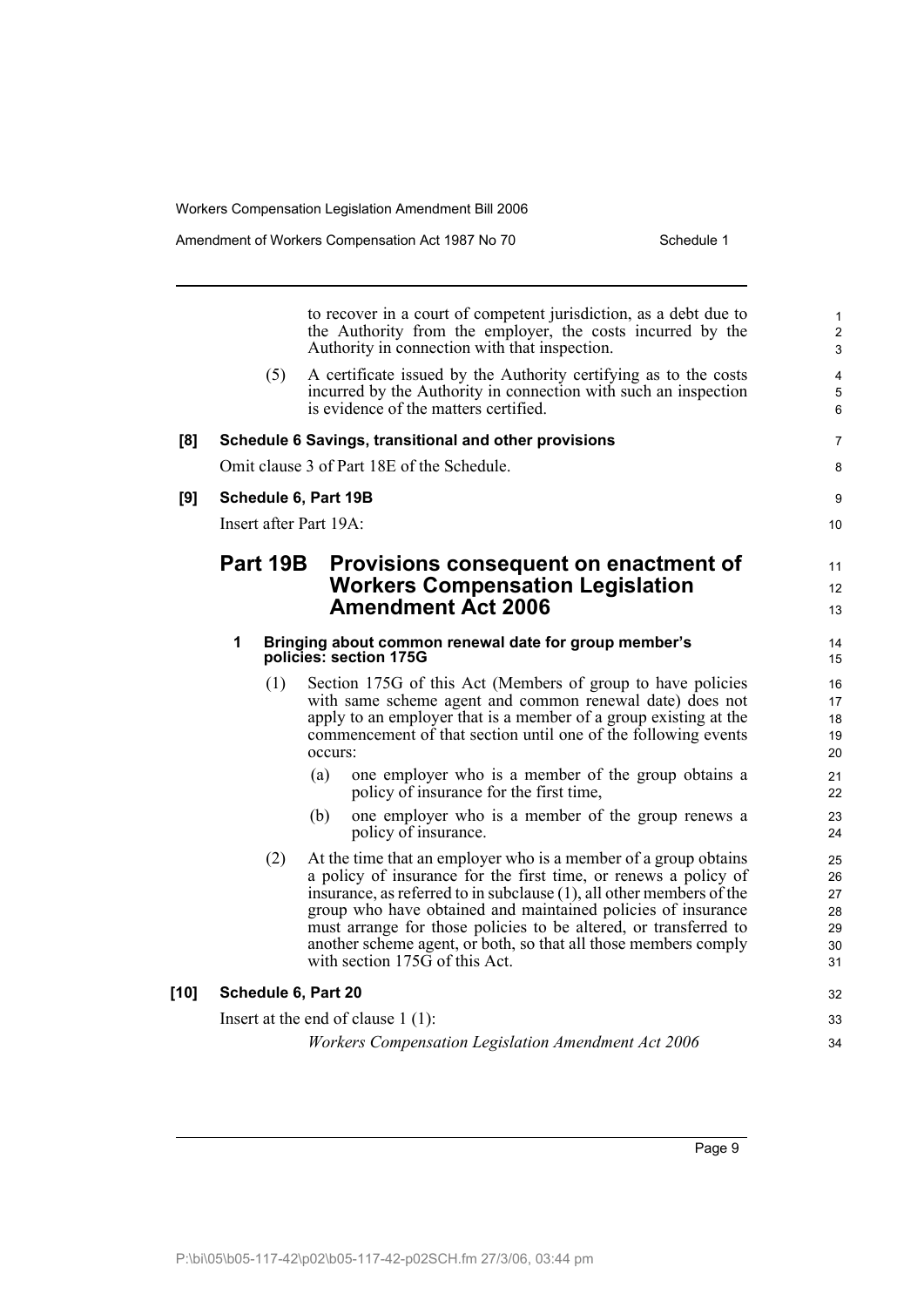Schedule 2 Amendment of Workplace Injury Management and Workers Compensation Act 1998 No 86

> 1 2 3

## **Schedule 2 Amendment of Workplace Injury Management and Workers Compensation Act 1998 No 86**

|     |                                                                               |                               |     | (Section 4)                                                                                                                                                                                                                                                                                                                                                                       | $\overline{4}$                       |
|-----|-------------------------------------------------------------------------------|-------------------------------|-----|-----------------------------------------------------------------------------------------------------------------------------------------------------------------------------------------------------------------------------------------------------------------------------------------------------------------------------------------------------------------------------------|--------------------------------------|
| [1] |                                                                               | <b>Section 37 Definitions</b> |     |                                                                                                                                                                                                                                                                                                                                                                                   | 5                                    |
|     | Insert in alphabetical order:                                                 |                               |     |                                                                                                                                                                                                                                                                                                                                                                                   | 6                                    |
|     | <b>Comcare employer</b> means an employer who:                                |                               |     |                                                                                                                                                                                                                                                                                                                                                                                   | 7                                    |
|     |                                                                               |                               | (a) | is licensed under Part VIII of the Safety, Rehabilitation and<br>Compensation Act 1988 of the Commonwealth after a<br>declaration of eligibility under that Part made on the basis<br>that the employer is a corporation carrying on business in<br>competition with a Commonwealth authority or with<br>another corporation that was previously a Commonwealth<br>authority, and | 8<br>9<br>10<br>11<br>12<br>13<br>14 |
|     |                                                                               |                               | (b) | would otherwise be required:                                                                                                                                                                                                                                                                                                                                                      | 15                                   |
|     |                                                                               |                               |     | to obtain and maintain in force a policy of insurance<br>(i)<br>pursuant to section 155 of the 1987 Act, or                                                                                                                                                                                                                                                                       | 16<br>17                             |
|     |                                                                               |                               |     | to be licensed as a self-insurer.<br>(ii)                                                                                                                                                                                                                                                                                                                                         | 18                                   |
| [2] | Section 37, definition of "deemed premium income"                             |                               |     |                                                                                                                                                                                                                                                                                                                                                                                   | 19                                   |
|     | Insert "or Comcare employer" after "self-insurer" wherever occurring.         |                               |     |                                                                                                                                                                                                                                                                                                                                                                                   | 20                                   |
| [3] | Section 38 Assessment by Authority of amount to be contributed to<br>Fund     |                               |     | 21<br>22                                                                                                                                                                                                                                                                                                                                                                          |                                      |
|     | Omit "and self-insurers" wherever occurring from section 38 (c), (d) and (e). |                               |     |                                                                                                                                                                                                                                                                                                                                                                                   |                                      |
|     | Insert instead ", self-insurers and Comcare employers".                       |                               |     |                                                                                                                                                                                                                                                                                                                                                                                   | 24                                   |
| [4] |                                                                               | <b>Section 39A</b>            |     |                                                                                                                                                                                                                                                                                                                                                                                   | 25                                   |
|     | Insert after section 39:                                                      |                               |     |                                                                                                                                                                                                                                                                                                                                                                                   | 26                                   |
|     | 39A                                                                           |                               |     | <b>Contributions to Fund by Comcare employers</b>                                                                                                                                                                                                                                                                                                                                 | 27                                   |
|     |                                                                               | (1)                           |     | Each Comcare employer must pay the contributions prescribed<br>by this section to the Authority for payment into the WorkCover<br>Authority Fund.                                                                                                                                                                                                                                 | 28<br>29<br>30                       |
|     |                                                                               | (2)                           |     | The contribution to be paid by a Comcare employer, in respect of<br>each financial year (being a financial year during the whole or<br>part of which the person was a Comcare employer), is an amount<br>equal to the percentage (determined by the Authority in<br>accordance with this section) of the deemed premium income of                                                 | 31<br>32<br>33<br>34<br>35           |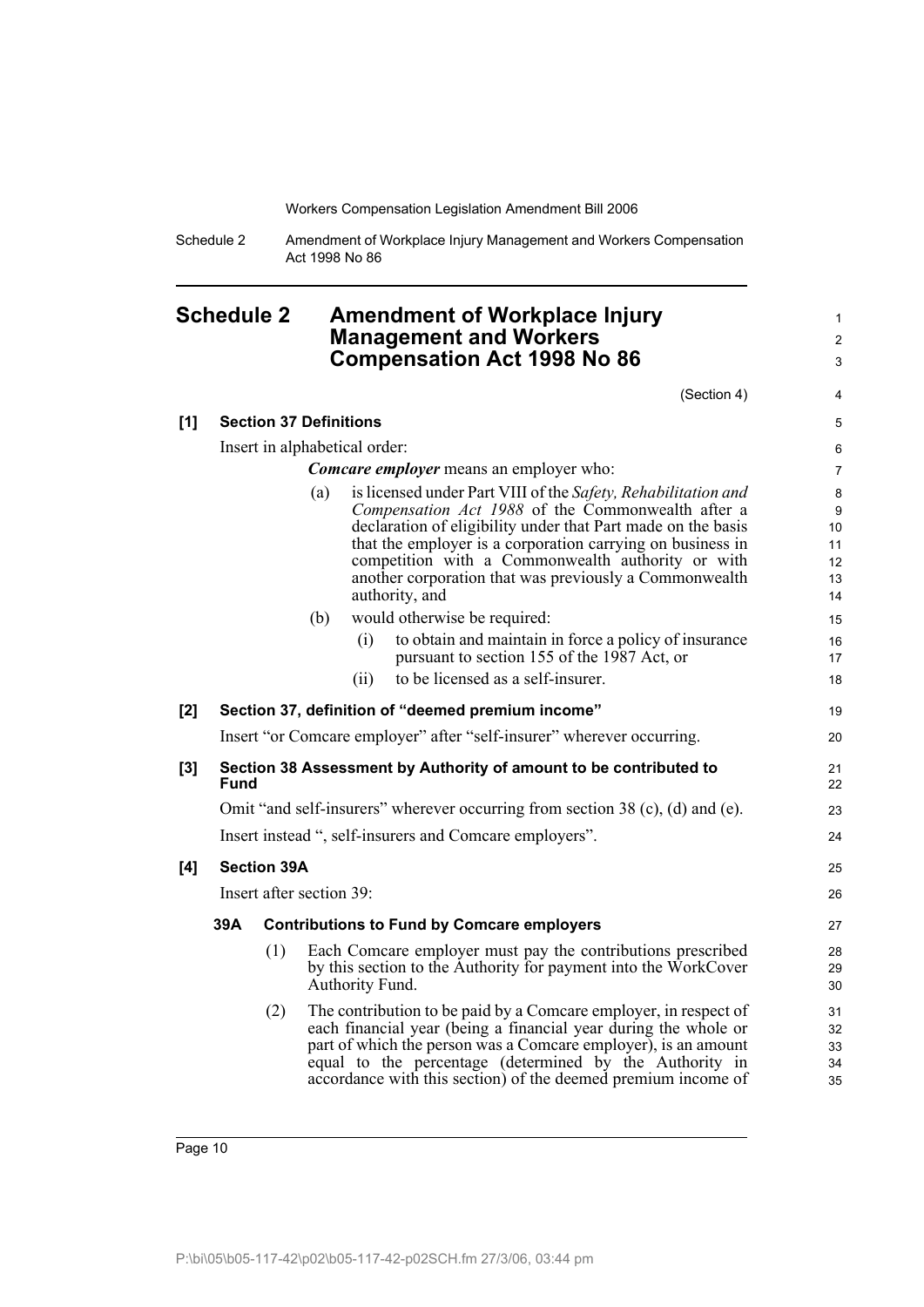Amendment of Workplace Injury Management and Workers Compensation Act 1998 No 86 Schedule 2

> the Comcare employer during the relevant period when the person was a Comcare employer.

- (3) The percentage determined by the Authority pursuant to subsection (2):
	- (a) subject to paragraph (b), is to be such as, in the opinion of the Authority, will be sufficient to yield the total amount to be contributed to the Fund by Comcare employers in respect of the relevant financial year as determined pursuant to section 38, and
	- (b) is to be 60%, or such other percentage (not exceeding 70%) as determined by the Authority by order, of the percentage determined in accordance with section 39, and
	- (c) is to be rounded to 2 decimal places, and

(d) is to be the same percentage for all Comcare employers. **Example.** If the percentage determined in accordance with section 39 is 4%, unless an order under subsection (3) (b) has been made, the percentage under subsection (2) will be (60% x 4% =) 2.40%.

If the percentage determined in accordance with section 39 is still 4%, but an order under subsection (3) (b) has been made increasing that percentage to 62.1%, then the percentage under subsection (2) will be  $(62.1\% \times 4\% = 2.484\%,$  then rounded to the nearest two decimal places)  $2.48%$ 

- (4) A contribution by a Comcare employer is payable in such instalments and at such times as may be determined by the Authority and notified to the Comcare employer.
- (5) The Authority may, at any time during or after a financial year, re-determine the percentage determined pursuant to subsection (2) in respect of the financial year if the estimated total amount of premium income and deemed premium income for the financial year is less than the previously estimated amount on which the original determination of the percentage was based.
- (6) If a percentage is re-determined, the Authority is to make the necessary adjustments to the contributions payable by Comcare employers.
- (7) If a contribution payable by a Comcare employer has not been paid within the time prescribed by or under this section:
	- (a) the Comcare employer is guilty of an offence and liable to a penalty not exceeding 100 penalty units, and
	- (b) the amount of that contribution together with a late payment fee calculated at the rate of 15% of that amount per annum compounded quarterly (or, where another rate

Page 11